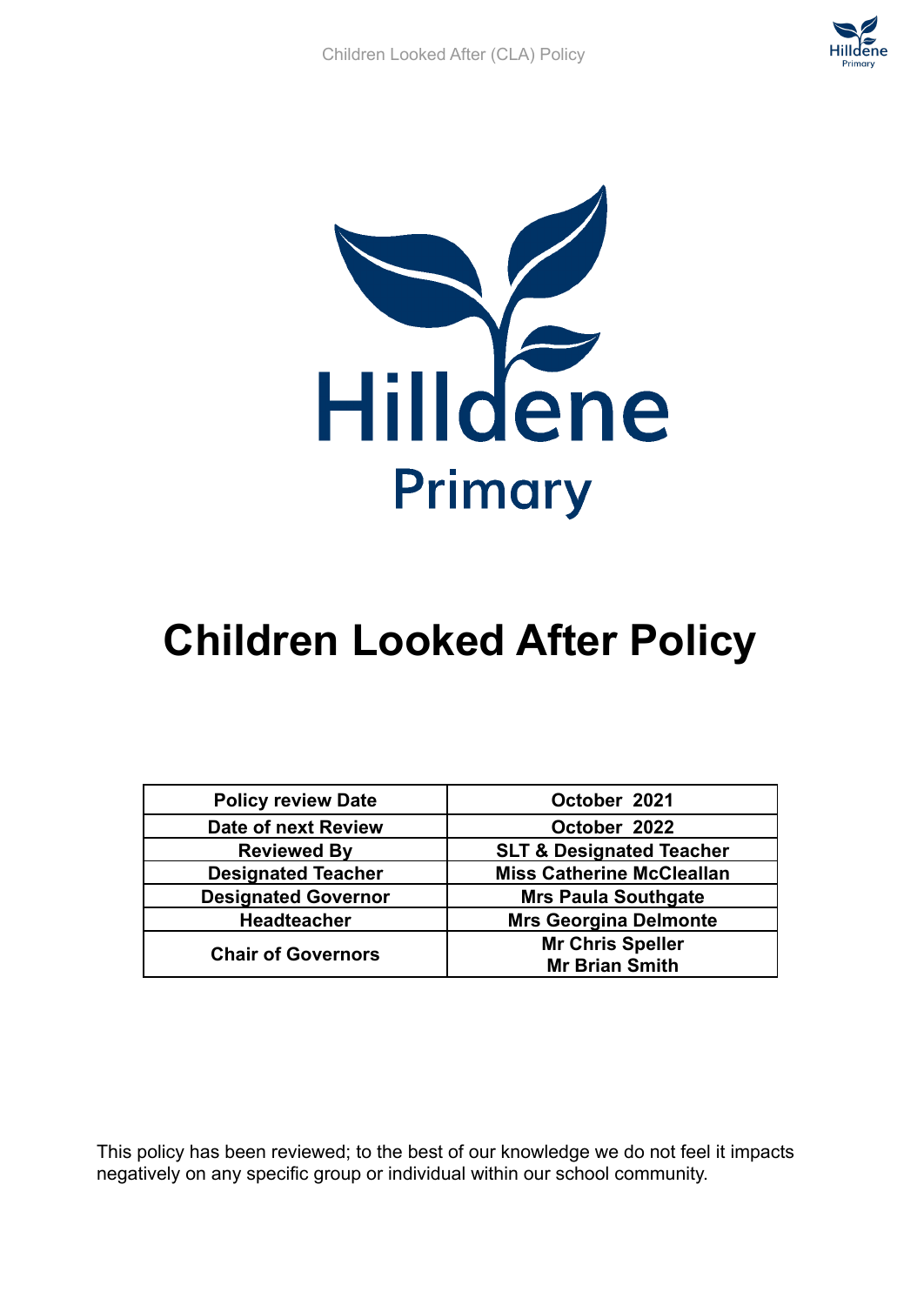

"We want looked after children to feel loved and cared for, able to achieve their full potential, and *given the best chances in life"* Children and Young Person's Plan 2008 – 2011

Contents:

| Who are our Children Looked After?               | page 3 |
|--------------------------------------------------|--------|
| Designated Teacher for Children Looked After     | page 4 |
| Governors                                        | page 4 |
| <b>Whole School Approach</b>                     | page 5 |
| Special Educational Needs (see SEND policy)      | page 6 |
| Attendance (see School Attendance policy)        | page 6 |
| Exclusions (see Discipline and Behaviour policy) | page 7 |
| Multi-agency Liaison                             | page 7 |
| <b>Personal Education Plans (PEPs)</b>           | page 8 |
| Links with other policies                        | page 8 |
| References and other documents                   | page 8 |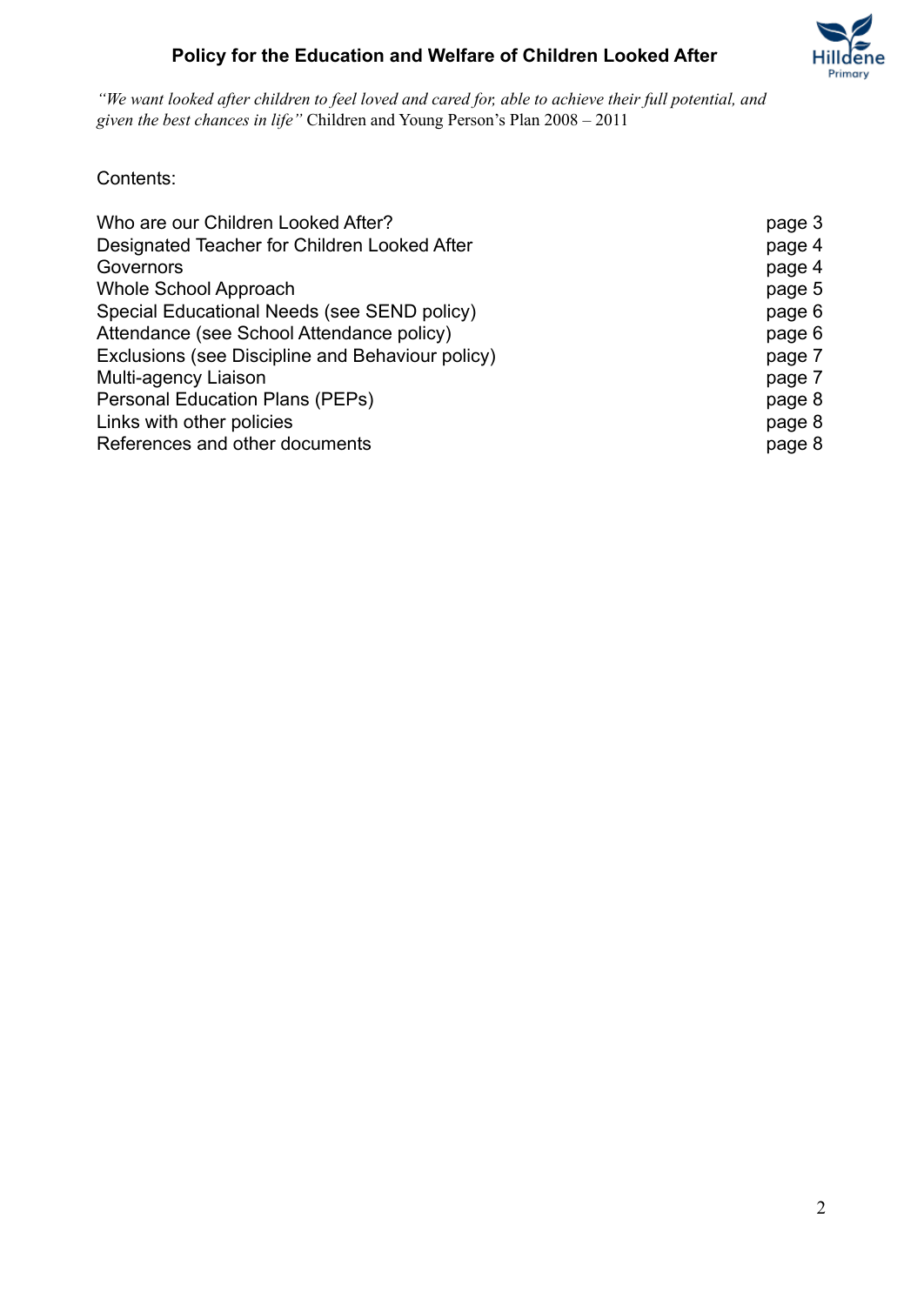

At Hilldene Primary School we believe that all Children Looked After should have equitable access to excellent educational provision and achieve high standards. We aim as a community to be champions for Children Looked After and will take a proactive approach to support their academic success and social and emotional development.

#### **Who are our** *Children* **L***ooked After***?**

The child or young person will either have been taken into care by the Local Authority, or have been ''Accommodated' by the Local Authority (a voluntary care arrangement). Most Children Looked After will be living in foster homes but a smaller number may be in a children's home, living with a relative or even be placed back at home with their parent(s) sharing parental responsibility with the Local Authority.

#### **In supporting Children Looked After we will:**

- 1. Create a whole school ethos in which *all staff* understand their role and accept their responsibility as a Corporate Parent;
- 2. Provide a *safe and secure environment*, which values learning and believes in the abilities and potential of all children;
- 3. Strive to ensure that the educational attainment of Children Looked After is at least equitable to their peers;
- 4. Make sure that the child or young person has access to education appropriate to their age and ability which includes a broad and balanced curriculum;
- 5. Identify our schools' role to promote and support the education and learning of our Children Looked After, always asking 'Would this be good enough for my child?;
- 6. Have a *Designated Teacher* (DT) for Children Looked After *who will act as their advocate* and coordinate support for them, liaise with carers, parents (as appropriate), social workers, The Virtual School and school staff on a wide variety of educational, emotional and care issues;

All staff and governors are committed to ensuring improved educational life chances for Children Looked After by ensuring that the relevant personnel have reasonable support and time to complete tasks and responsibilities. We are also committed to establishing and maintaining appropriate reporting and monitoring procedures both within the school and with other agencies.

#### **In pursuit of this Policy we have:**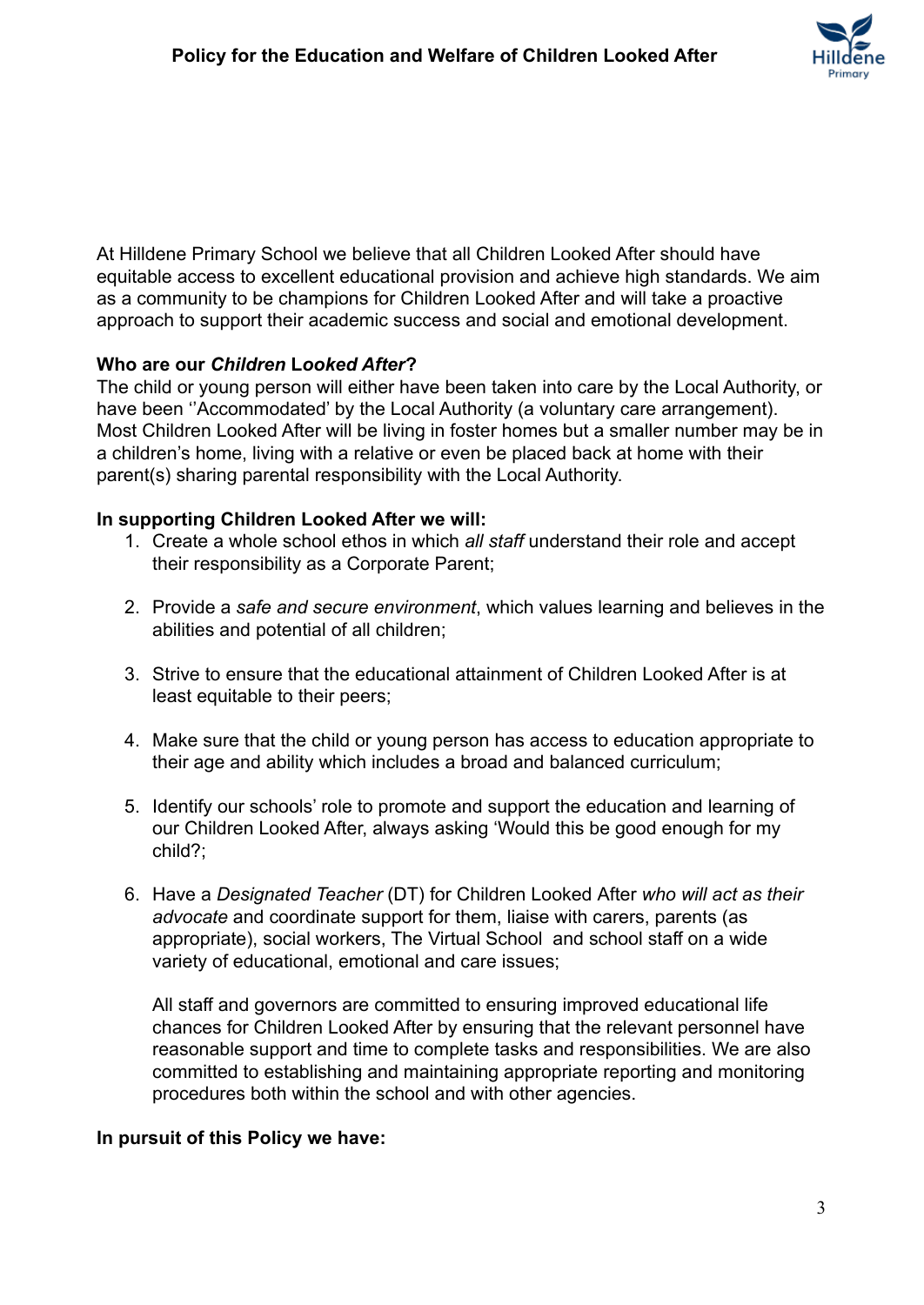

- 1. Nominated a Designated Teacher for Children Looked After who will act as their advocate, and actively engage in coordinating support within the school staff and beyond to promote the best opportunities for these children;
- 2. Nominated a school governor to ensure that the needs of Children Looked After within the school community are taken into account at a leadership level and to support the Designated Teacher in fulfilling their duties:
- 3. Provided support for the Designated Teacher to carry out their role by making time available and ensuring that they attend training provided by the Local Authority and other agencies for Children Looked After.

#### **DESIGNATED TEACHER FOR LOOKED AFTER CHILDREN** (see Statutory Regulations from Sept 2009)

The name of the Designated Teacher for Looked After Children is: **Miss Catherine McCleallan**

#### **The Designated Teacher will:**

- 1. Be a qualified teacher (usually experienced) or the headteacher;
- 2. Be a person who has been working in the school or setting for at least six months
- 3. Maintain a register of all Children Looked After including those within the Local Authority and those placed outside Havering;
- 4. Maintain up-to-date records of individual CLA including:
	- Status i.e. care order or accommodated;
	- Type of Placement e.g. foster, respite, residential, adoptive;
	- Name of social worker and contact details;
	- Ensure statutory documentation is kept up-to-date and is relevant to the child's needs and ability through the Personal Education Plan (PEP);
	- Daily contact and telephone numbers of those who need to be contacted in an emergency or for any other concerns e.g. name of child, name of parent or carer or key worker in the children's home;
	- Share Child Protection / Disability information (if not appropriate to share, indicate the confidential nature of the information);
	- Relevant health information;
	- Baseline information and all test results;
	- Named Officers in the local authority with regard to exclusion, attendance and transition issues such as the Virtual School headteacher;
	- The child's entitlement to decide who attends their CLA Statutory Reviews (6 monthly). If the school does not attend it must submit a written report that promotes the continuity and stability of their Personal Education Plan;
	- Participate in appropriate DT training and joint agency training where available;
	- If there are safeguarding concerns for a CLA, contact should be made with the allocated Social Worker and the Virtual School made aware of any concerns.

## **GOVERNORS**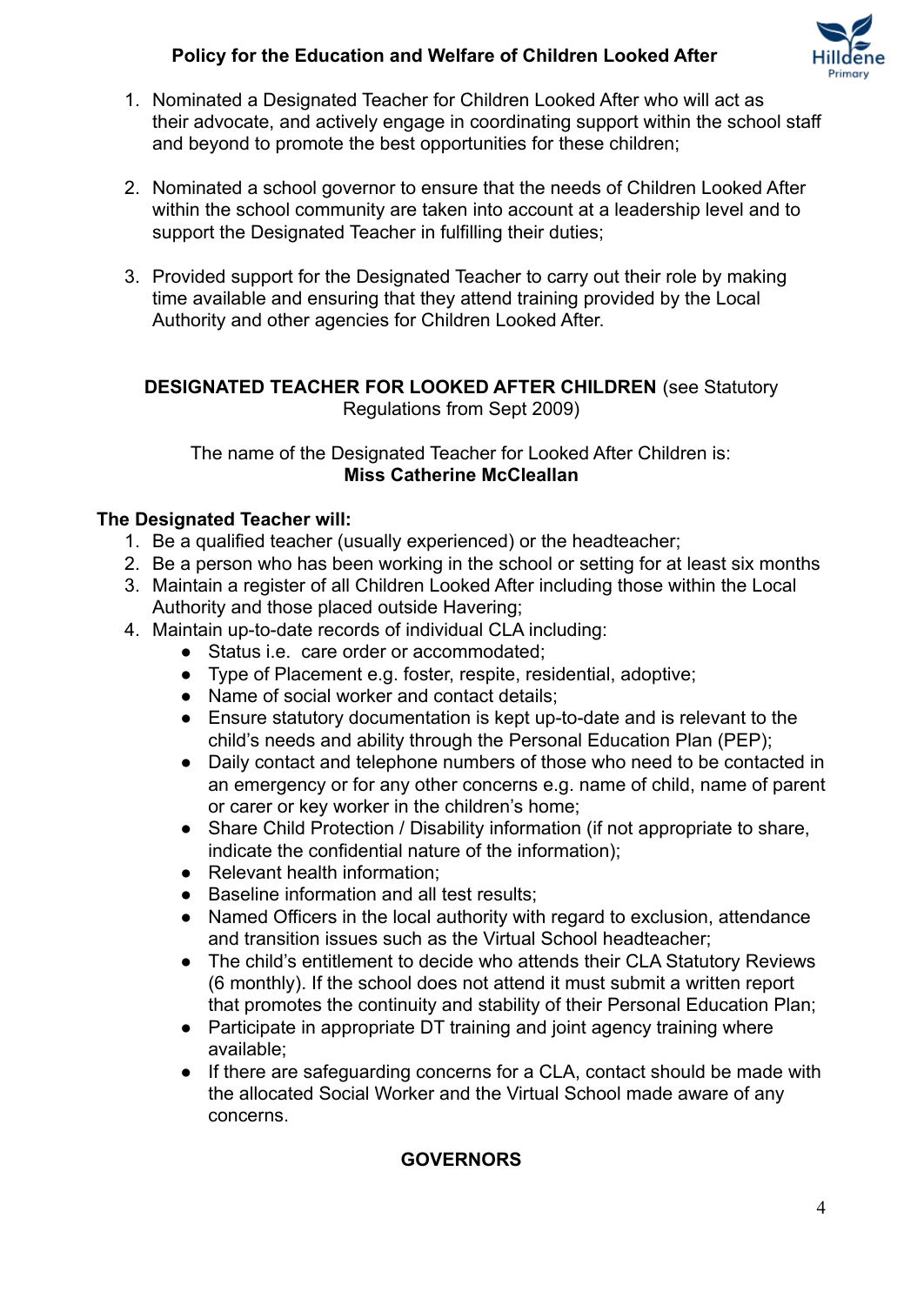

#### The name of the Designated Governor for Children Looked After is **Mrs Paula Southgate**

#### **The Designated Governor for CLA needs to know the:**

- 1. Current number of CLA on school roll;
- 2. Number of CLA with up-to-date PEPs:
- 3. Overall attainment of CLA in the school and their performance compared to peers;
- 4. Number of CLA with SEN and Statements;
- 5. Authorised and unauthorised absence levels of CLA;
- 6. Number of CLA who have been excluded in previous six months with reasons for exclusions;
- 7. Support provided by the LA to raise the educational achievement of CLA.

#### **The Governing Body will:**

- 1. Ensure the Designated Teacher has opportunity to attend training and that school staff and governors are aware of the DCSF Statutory Guidance;
- 2. Have knowledge of the Duty on Local Authorities to promote the Educational Achievement of Children Looked After, under Section 52 of the Children's Act 2004;
- 3. Make certain that there is a dedicated governor or committee to champion and monitor the work of the school in supporting its Children Looked After as part of a larger group of vulnerable children;
- 4. Take a proactive approach in coordinating with, and supporting, the relevant local authority with regard to the education of Children Looked After attending the school;
- 5. Ensure that the Designated teacher and staff are aware of and enabled to carry out their responsibilities effectively with the full support of the headteacher.

## **Whole School Approach:**

- 1. The voice of the Child Looked After will be listened to and acted upon. Access to counselling will be provided if required;
- 2. We will celebrate the achievements of Children Looked After;
- 3. Our staff will have high expectations of the child, encouraging achievement and ambition;
- 4. Our Children Looked After will have a special, trusted adult in school, one of our learning mentors, who will take the time to listen to them and ensure that additional support and counselling is provided in school if required;
- 5. For our young Children Looked After there will be clarity in relation to who is and is not allowed to collect them from school;
- 6. Training will be provided so that all our staff understand the needs of Children Looked After in order that they actively promote the child's best interest. That they are aware of a variety of issues that may undermine the child's ability to engage in the learning process including:
	- Feelings of loss
	- Rejection
	- Anger
	- Isolation
	- Confusion and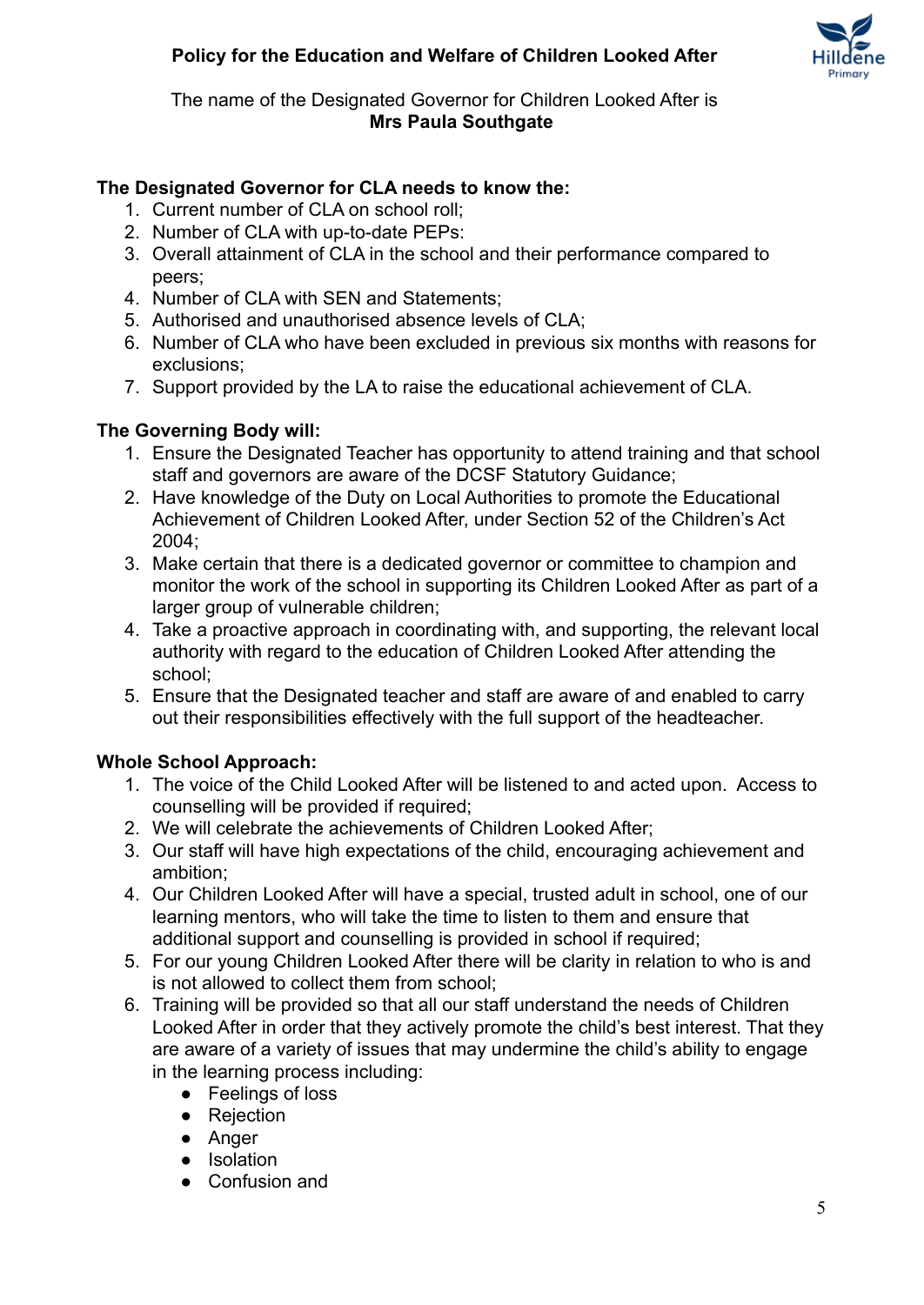

- Low self-esteem
- 7. Adults in our school will behave in a discreet and sensitive manner when giving messages to the child or members of staff in relation to meetings etc reflecting the child's wishes over what is known and by whom regarding their case status.
- 8. We will ensure that effective assessment, recording and reporting practices are established;
- 9. There will be appropriate information sharing about individual Children Looked After keeping staff up to date and informed;
- 10.Our Designated Teacher will ensure that positive messages about behaviour and achievement are shared within our school and between school, carers, parents (as appropriate), social workers and outside agencies. They will also ensure that high educational expectations are maintained;
- 11. We will actively support and encourage the engagement of Children Looked After in out of school hours learning;
- 12.Our school will work in partnership with carers, agencies and parents (where appropriate);
- 13.We will support carers to value educational achievement and improve attendance;
- 14.Our staff will help Children Looked After to feel that they are fitting in and offer them a safe haven and a sympathetic ear in a crisis;
- 15.Our staff will be aware that being or becoming "Looked After" has a major impact on children's lives and that when considering children's learning and or behaviour, due consideration will be given;
- 16.We will make certain that our staff are aware of possible unresolved feelings the child may have about their own families and siblings, in addition to insecurity over their current homes and carers.

## **Special Educational Needs (see SEND policy):**

- 1. Any special educational needs will be quickly identified and appropriate provision will be made;
- 2. We will have systems in place so that we can identify and prioritise when Children Looked After are underachieving and have early intervention to improve this. Contact must be made with the Virtual School as soon as concerns are raised;
- 3. If a child has an Education Healthcare Plan, we will ensure the annual review coincides with one of the six monthly care planning reviews (dates can be obtained from the social worker).

## **Admissions and Transitions:**

We will:

- 1. Prioritise Children Looked After within our own admissions procedures and admit children/students as quickly as possible recognising the importance of re-establishing school stability for Children Looked After;
- 2. Ensure a warm welcome to our school by providing appropriate induction for all Children Looked After so that there is a smooth and successful transition which includes carers and parents where appropriate:
- 3. Make sure that on admission or transfer all relevant information is obtained from the outset;
- 4. Forward appropriate documentation, in a timely manner, to any receiving school at the point of transition where the receiving school is made known;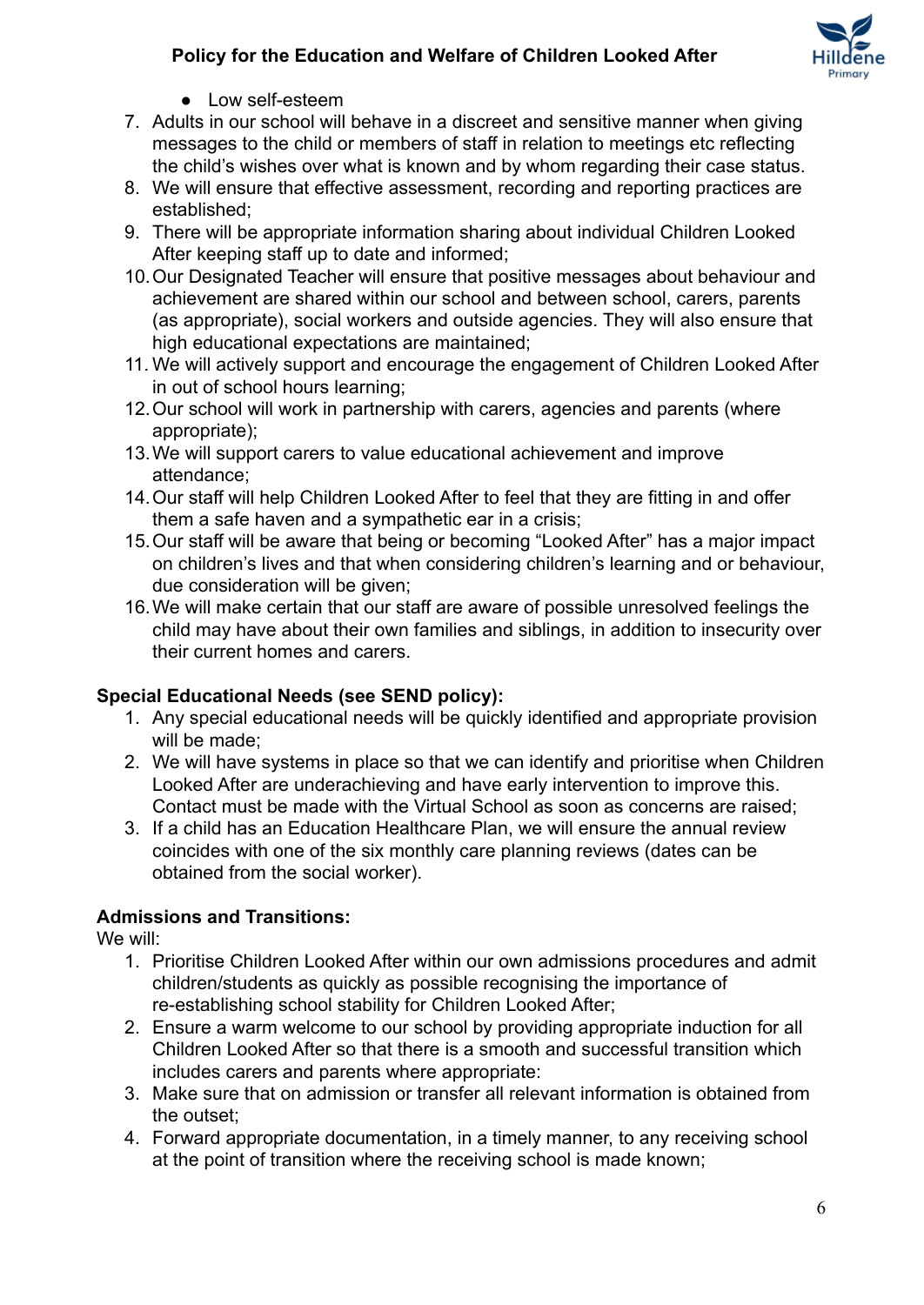

5. Make every effort to provide continuity of schooling, learning and educational experience.

## **Attendance (see School Attendance Policy):**

We will:

- 1. Ensure that attendance data is readily available for monitoring;
- 2. Establish a first day of absence procedure where attendance is identified as a problem;
- 3. When a child is absent for three consecutive days or more, the social worker needs to be informed via email or phone call;
- 4. Inform the carer, Pupil Services, social worker, parents (if appropriate) and Virtual School if there are any concerns about attendance and/or punctuality;
- 5. Discuss attendance levels in any educational meetings, celebrate success and set realistic targets if it is a concern including regular and punctual attendance of lessons during the school day.

#### **Exclusion: (see Discipline and Behaviour Policy):**

We will:

- 1. Identify any Child Looked After who is at risk of exclusion and contact the Social Worker, Virtual School Headteacher and relevant professionals to put proactive strategies in place to avoid the child missing days from school:
- 2. Ensure in the case of a fixed period (or permanent) exclusion that the carer (or person holding parental responsibility) and the Social Worker have:
	- been spoken to:
	- within one day a letter has been sent specifying the period and reason/s for the exclusion;
	- date of return:
	- outline of the rights of carers to make representations to the governing body, where appropriate and
	- detail arrangements made to enable the excluded child/young person to continue his/her education.
- 3. Make sure in the event of any exclusion to contact the CLA Team and the virtual School Headteacher with details of exclusion outlining the reasons why the child has been excluded so that appropriate responses can be made.
- 4. Our school will follow DCSF Guidance 'Improving Behaviour and Attendance; Guidance on Exclusion from Schools and Pupil Referral Units' – September 2008.

## **Multi-agency Liaison:**

- 1. We will support the child/young person to engage fully in planning and decision making;
- 2. The Designated Teacher will liaise closely with carers, parents (if appropriate) and the pupil's social worker on a variety of issues including homework and equipment required and any trips to be attended. It is important that positive messages about behaviour and achievement are shared;
- 3. There will be a well planned and coordinated approach to meeting the child's educational and social needs where, for example, potentially disruptive changes in school can be prevented;
- 4. There will be a clear understanding about the role and responsibility of staff in relation to the child/young person and the roles and responsibilities of the other professionals involved;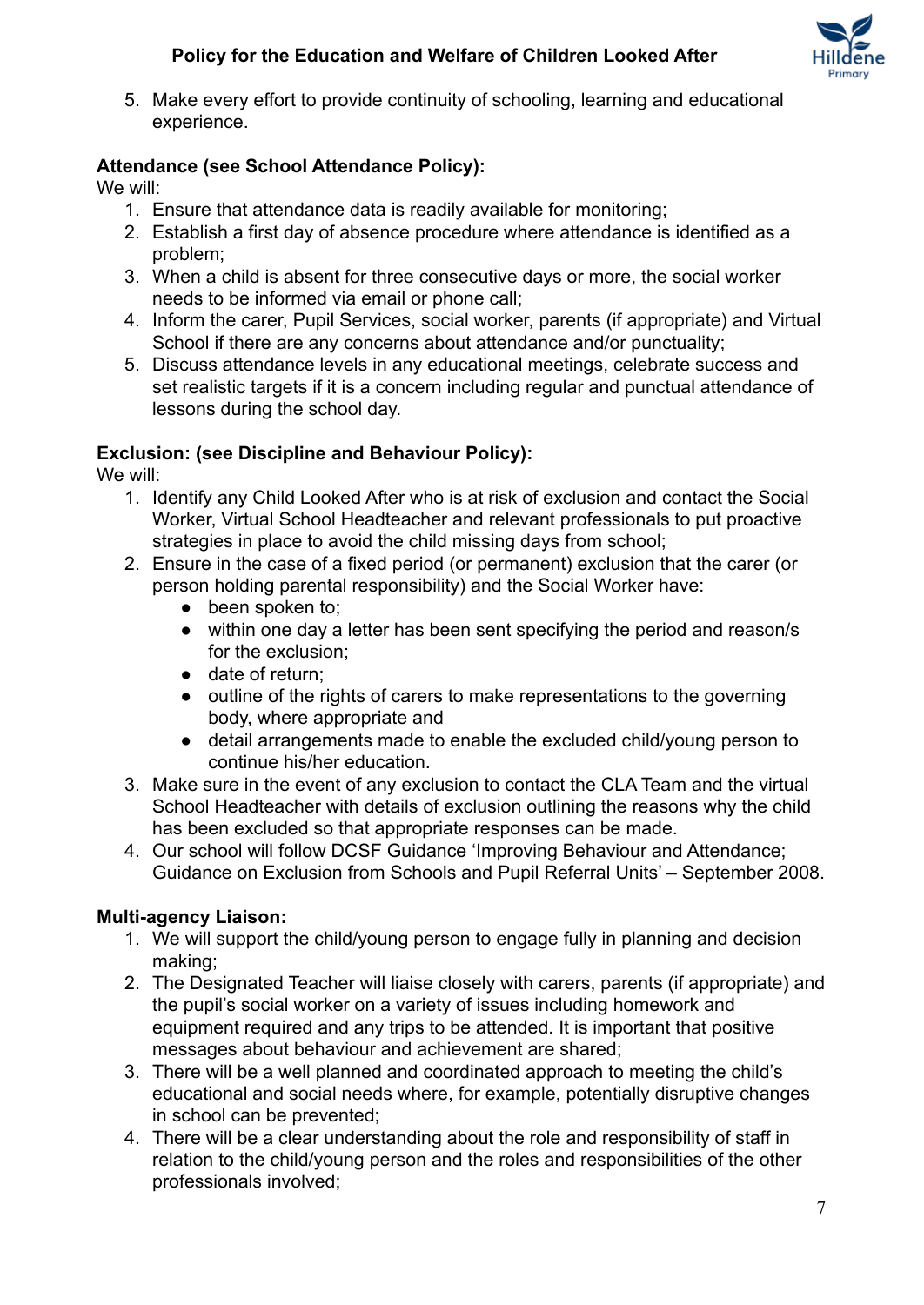

- 5. Our staff will share positive perceptions and high expectations of the child with other professionals and especially with the child:
- 6. We will be aware of and sensitive to the appropriate role of the parents;
- 7. Our HT will ensure that requests from the Local Authority for statistical or other information held by the school are completed and returned on time to comply with statutory obligations;
- 8. We will encourage each of our Children Looked After to access out of hours learning activities realising the positive impact this could have on their self-esteem and learning.

## **Personal Education Plans (PEPS):**

We will:

- 1. Hold a PEP meeting each term, inviting the foster carer, the child and parent if appropriate. Additional attendees may include, for example, Educational Psychologist, EWO, Virtual School Headteacher, etc. We will seek the views of the child/young person as to appropriate attendees in line with the statutory guidance.
- 2. Have a PEP for each CLA which includes appropriate targets. Other school documents e.g. I.E.P, Statement/EHCP, Transition Plan, Pastoral Support Programme will fed into and form part of the PEP;
- 3. Contribute to the process whereby all Children Looked After have a high quality Personal Education Plan (PEP) in place within 20 days of starting school. This will include SMART educational targets and will be linked to the child's Care Plan and any other plan resulting from the assessment of the child;
- 4. Make certain that following the writing of a PEP, any educational recommendations will be adhered to by our staff in order that all our Children Looked After have the opportunity to fulfil and achieve the targets set;
- 5. Make or support applications for Pupil Premium Allowance e.g. those who are at risk of underachieving academically or for extra curricular activities; through discussions at PEP meetings;
- 6. Ensure that a date is agreed and set for the next PEP meeting and the ePEP is signed off and sent to the Havering Virtual School within seven days of the meeting.

## **Policy links with other school policies:**

Admissions Policy **Race Equality Policy** Single Equality Scheme Home/School Agreement Inclusion Policy Child Protection Policy Discipline & Behaviour Policy Anti-Bullying Policy SEND Policy

## **References and Documents:**

- DfES, Supporting Looked After Learners: A Practical Guide for School Governors (2006).
- Ofsted, raising Achievement of Children in Public Care (2005).
- DfES, Care Matter: Time for Change (2007).
- DCSF, The Children's Plan: building brighter futures (2007).
- Looked After Children Good practice in Schools (2008).
- DCSF, The Roles and Responsibilities of the Designated Teacher for Looked After Children: Statutory Guidance for school Governing Bodies (2009).